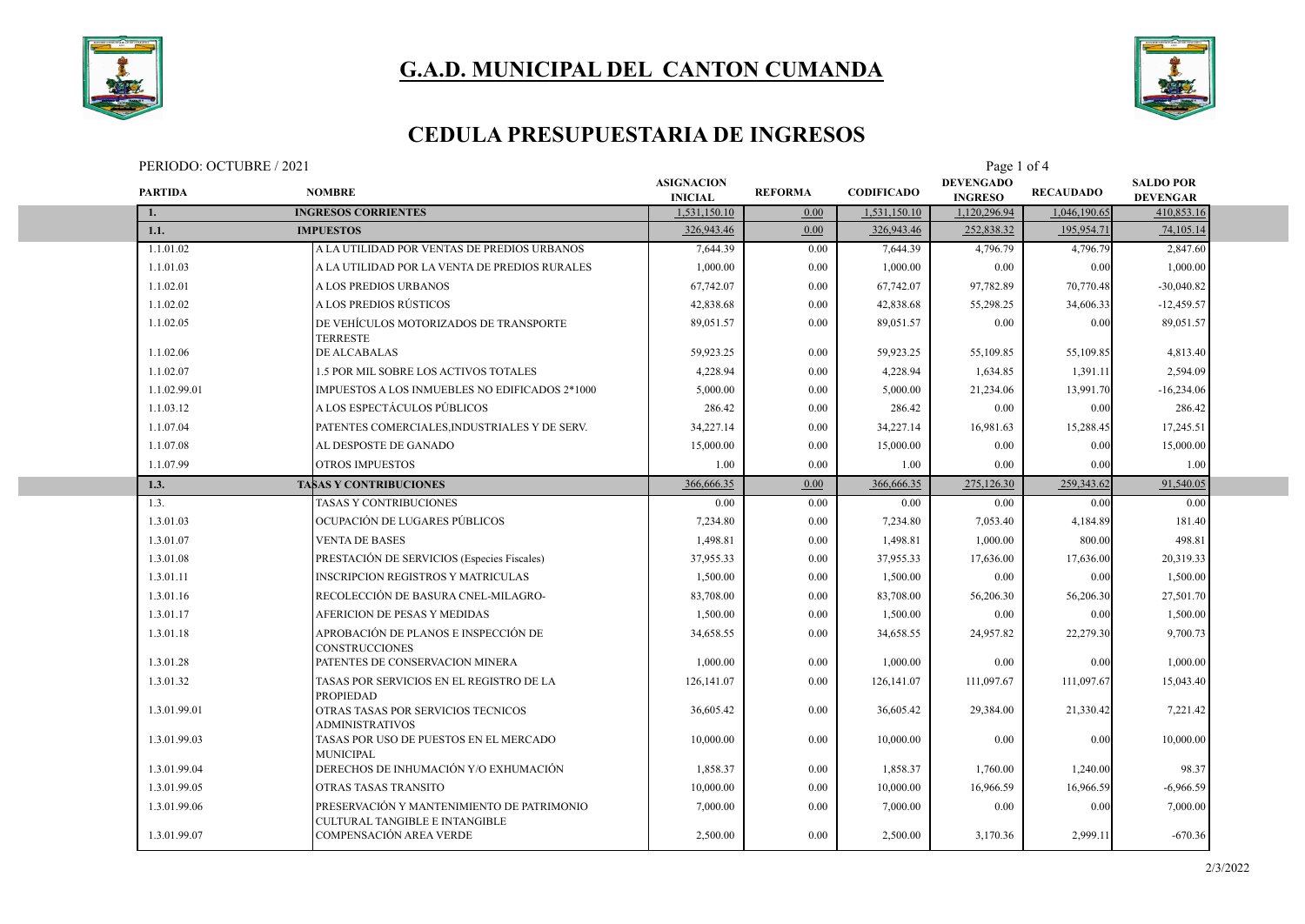



#### **CEDULA PRESUPUESTARIA DE INGRESOS**

PERIODO: OCTUBRE / 2021 Page 2 of 4

| <b>PARTIDA</b> | <b>NOMBRE</b>                                                                                                                                                                                             | <b>ASIGNACION</b><br><b>INICIAL</b> | <b>REFORMA</b> | <b>CODIFICADO</b> | $1 \mu$ <sub>5</sub> $\sigma$ $\mu$ 01 $\mu$<br><b>DEVENGADO</b><br><b>INGRESO</b> | <b>RECAUDADO</b> | <b>SALDO POR</b><br><b>DEVENGAR</b> |  |
|----------------|-----------------------------------------------------------------------------------------------------------------------------------------------------------------------------------------------------------|-------------------------------------|----------------|-------------------|------------------------------------------------------------------------------------|------------------|-------------------------------------|--|
| 1.3.01.99.08   | <b>OTRAS TASAS</b>                                                                                                                                                                                        | 2,500.00                            | 0.00           | 2,500.00          | 5,894.16                                                                           | 4,603.34         | $-3,394.16$                         |  |
| 1.3.03.04      | <b>SECTOR TURISTICO Y HOTELERO</b>                                                                                                                                                                        | 1,000.00                            | 0.00           | 1,000.00          | 0.00                                                                               | 0.00             | 1,000.00                            |  |
| 1.3.04.06      | APERTURA PAVIMENTACION ENSANCHE Y<br>CONSTRUCCIÓN DE VIAS DE TODA CLASE                                                                                                                                   | 1.00                                | 0.00           | 1.00              | 0.00                                                                               | 0.00             | 1.00                                |  |
| 1.3.04.07      | REPAVIMENTACIÓN URBANA                                                                                                                                                                                    | 1.00                                | 0.00           | 1.00              | 0.00                                                                               | 0.00             | 1.00                                |  |
| 1.3.04.08      | <b>ACERAS, BORDILLOS Y CERCAS</b>                                                                                                                                                                         | 1.00                                | 0.00           | 1.00              | 0.00                                                                               | 0.00             | 1.00                                |  |
| 1.3.04.09      | ALCANTARILLADO Y CANALIZACIÓN                                                                                                                                                                             | 1.00                                | 0.00           | 1.00              | 0.00                                                                               | 0.00             | 1.00                                |  |
| 1.3.04.11      | CONSTRUCCIÓN Y AMPLIACIÓN DE OBRAS Y SISTM.<br><b>AGUA POTABLE</b>                                                                                                                                        | 1.00                                | 0.00           | 1.00              | 0.00                                                                               | 0.00             | 1.00                                |  |
| 1.3.04.13      | OBRAS DE REGENERACIÓN URBANA                                                                                                                                                                              | 1.00                                | 0.00           | 1.00              | 0.00                                                                               | 0.00             | 1.00                                |  |
| 1.4.           | <b>VENTA DE BIENES Y SERVICIOS</b>                                                                                                                                                                        | 2,500.00                            | 0.00           | 2,500.00          | 0.00                                                                               | 0.00             | 2,500.00                            |  |
| 1.4.03.07.01   | TRANSPORTE DE ANIMALES FAENADOS                                                                                                                                                                           | 2,500.00                            | 0.00           | 2,500.00          | 0.00                                                                               | 0.00             | 2,500.00                            |  |
| 1.7.           | <b>RENTAS DE INVERSIONES Y MULTAS</b>                                                                                                                                                                     | 67,089.76                           | 0.00           | 67,089.76         | 27,679.47                                                                          | 26,239.47        | 39,410.29                           |  |
| 1.7.02.02.01   | ARRENDAMIENTO DE LOCALES EN EL MERCADO                                                                                                                                                                    | 11,736.67                           | 0.00           | 11,736.67         | 8,847.61                                                                           | 8,847.61         | 2,889.06                            |  |
| 1.7.02.99.02   | ARRENDAMIENTO DE BÓVEDAS EN EL CEMENTERIO                                                                                                                                                                 | 2,300.86                            | $0.00\,$       | 2,300.86          | 5,952.00                                                                           | 4,512.00         | $-3,651.14$                         |  |
| 1.7.02.99.03   | ARRIENDO DE ESTADIO Y OTROS                                                                                                                                                                               | 1,000.00                            | $0.00\,$       | 1,000.00          | 0.00                                                                               | 0.00             | 1,000.00                            |  |
| 1.7.03.01      | <b>TRIBUTARIAS</b>                                                                                                                                                                                        | 9,635.82                            | 0.00           | 9,635.82          | 11,575.89                                                                          | 11,575.89        | $-1,940.07$                         |  |
| 1.7.03.02      | ORDENANZAS MUNICIPALES                                                                                                                                                                                    | 2,500.00                            | 0.00           | 2,500.00          | 0.00                                                                               | 0.00             | 2,500.00                            |  |
| 1.7.04.02      | INFRACCIÓN A ORDENANZAS MUNICIPALES                                                                                                                                                                       | 1,100.99                            | 0.00           | 1,100.99          | 963.97                                                                             | 963.97           | 137.02                              |  |
| 1.7.04.04      | <b>INCUMPLIMIENTO DE CONTRATOS</b>                                                                                                                                                                        | 147.76                              | 0.00           | 147.76            | 0.00                                                                               | 0.00             | 147.76                              |  |
| 1.7.04.99.01   | <b>OTRAS MULTAS</b>                                                                                                                                                                                       | 1.00                                | 0.00           | 1.00              | 340.00                                                                             | 340.00           | $-339.00$                           |  |
| 1.7.04.99.02   | RECARGO POR RETRASO EN EL PROCESO DE<br>MATRICULACIÓN VEHICULAR-PARTICULARES-                                                                                                                             | 36,883.33                           | 0.00           | 36,883.33         | 0.00                                                                               | 0.00             | 36,883.33                           |  |
| 1.7.04.99.03   | RECARGO POR RETRASO A LA REVISIÓN SEMESTRAL Y/O<br>MATRICULACIÓN -PÚBLICOS-                                                                                                                               | 1,783.33                            | 0.00           | 1,783.33          | 0.00                                                                               | 0.00             | 1,783.33                            |  |
| 1.8.           | TRANSFERENCIAS Y DONACIONES CORRIENTES                                                                                                                                                                    | 751,331.03                          | 0.00           | 751,331.03        | 547,983.90                                                                         | 547,983.90       | 203,347.13                          |  |
| 1.8.01.01.02   | AGENCIA NACIONAL DE TRANSITO (ANT)                                                                                                                                                                        | 52,494.95                           | 0.00           | 52,494.95         | 0.00                                                                               | 0.00             | 52,494.95                           |  |
| 1.8.04.07      | DE FONDOS AJENOS                                                                                                                                                                                          | 1.00                                | 0.00           | 1.00              | 0.00                                                                               | 0.00             | 1.00                                |  |
| 1.8.06.01.01   | TRANSFERENCIAS A GADS POR LEYES Y DECRETOS                                                                                                                                                                | 659.254.68                          | 0.00           | 659,254.68        | 472,338.09                                                                         | 472,338.09       | 186,916.59                          |  |
| 1.8.06.43      | DEL PRESUPUESTO GENERAL DEL ESTADO A LOS<br>GOBIERNOS AUTONOMOS DESCENTRALIZADOS<br>METROPOLITANOS Y MUNICIPALES PARA EL EJERCICO<br>DE COMPETENCIA DE TRANSITO, TRANSPORTE<br>TERRESTRE Y SEGURIDAD VIAL | 39,580.40                           | 0.00           | 39,580.40         | 75,645.81                                                                          | 75,645.81        | $-36,065.41$                        |  |
| 1.9.           | <b>OTROS INGRESOS</b>                                                                                                                                                                                     | 16,619.50                           | 0.00           | 16,619.50         | 16,668.95                                                                          | 16,668.95        | $-49.45$                            |  |
| 1.9.04.01      | <b>COMISIONES</b>                                                                                                                                                                                         | 4,078.76                            | 0.00           | 4,078.76          | 2,728.08                                                                           | 2,728.08         | 1,350.68                            |  |
| 1.9.04.99      | OTROS NO ESPECIFICADOS                                                                                                                                                                                    | 12,540.74                           | 0.00           | 12,540.74         | 13,940.87                                                                          | 13,940.87        | $-1,400.13$                         |  |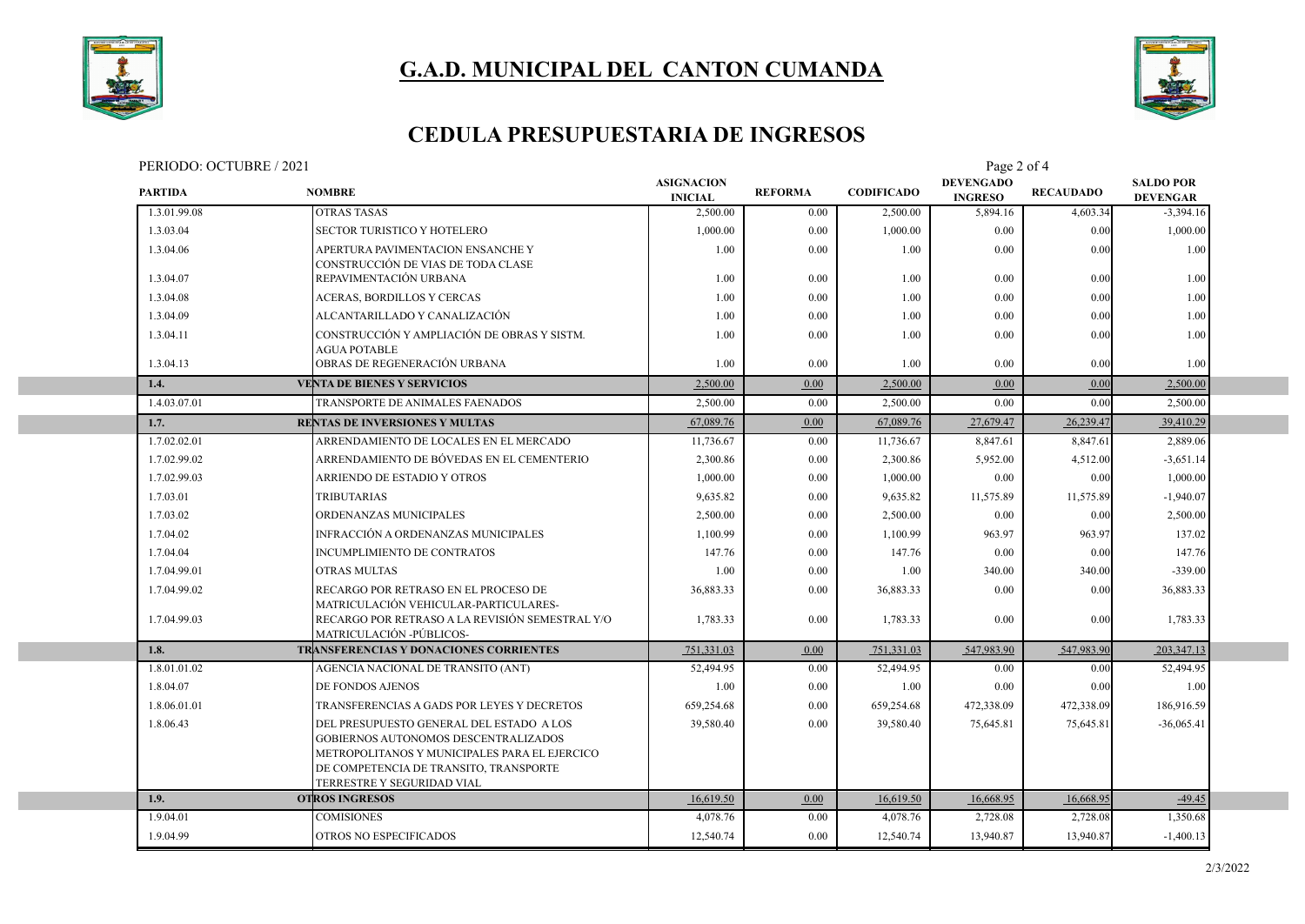



### **CEDULA PRESUPUESTARIA DE INGRESOS**

| PERIODO: OCTUBRE / 2021 |                |                                                                                                                                                                                                 |                                     | Page 3 of 4    |                   |                                    |                  |                                     |  |  |
|-------------------------|----------------|-------------------------------------------------------------------------------------------------------------------------------------------------------------------------------------------------|-------------------------------------|----------------|-------------------|------------------------------------|------------------|-------------------------------------|--|--|
|                         | <b>PARTIDA</b> | <b>NOMBRE</b>                                                                                                                                                                                   | <b>ASIGNACION</b><br><b>INICIAL</b> | <b>REFORMA</b> | <b>CODIFICADO</b> | <b>DEVENGADO</b><br><b>INGRESO</b> | <b>RECAUDADO</b> | <b>SALDO POR</b><br><b>DEVENGAR</b> |  |  |
|                         | 2.             | <b>INGRESOS DE CAPITAL</b>                                                                                                                                                                      | 1,813,245.95                        | 134,961.86     | 1,948,207.81      | 1,337,500.20                       | 1,307,391.27     | 610,707.61                          |  |  |
|                         | 2.4.           | <b>VENTA DE ACTIVOS NO FINANCIEROS</b>                                                                                                                                                          | 4,170.55                            | 0.00           | 4,170.55          | 0.00                               | 0.00             | 4,170.55                            |  |  |
|                         | 2.4.02.99.01   | VENTA DE TERRENOS EN EL CEMENTERIO                                                                                                                                                              | 3,279.15                            | 0.00           | 3,279.15          | 0.00                               | 0.00             | 3,279.15                            |  |  |
|                         | 2.4.02.99.02   | <b>VENTA DE TERRENOS MOSTRENCOS</b>                                                                                                                                                             | 891.40                              | 0.00           | 891.40            | 0.00                               | 0.00             | 891.40                              |  |  |
|                         | 2.8.           | TRANSFERENCIAS Y DONACIONES DE CAPITAL E                                                                                                                                                        | 1,809,075.40                        | 134,961.86     | 1,944,037.26      | 1,337,500.20                       | 1,307,391.27     | 606,537.06                          |  |  |
|                         |                | <b>INVERSION</b>                                                                                                                                                                                |                                     |                |                   |                                    |                  |                                     |  |  |
|                         | 2.8.01.01.02   | MIES IMPLENTACION SERVICIOS ADULTO MAYOR<br>ATENCION DOMICILIARIA                                                                                                                               | 0.00                                | 14,381.73      | 14,381.73         | 14,381.73                          | 14,381.73        | 0.00                                |  |  |
|                         | 2.8.01.01.03   | MIES IMPLEMENTACION SERVICIOS ATENCION                                                                                                                                                          | 0.00                                | 5,754.53       | 5,754.53          | 11,509.05                          | 11,509.05        | $-5,754.52$                         |  |  |
|                         | 2.8.01.01.04   | DOMICILIARIA PERSONAS CON DISCAPACIDAD<br>MIES IMPLEMENTACION DE SERVICIOS ATENCION                                                                                                             | 0.00                                | 27,661.71      | 27,661.71         | 38,323.42                          | 38,323.42        | $-10,661.71$                        |  |  |
|                         | 2.8.01.01.05   | <b>DIURNA</b><br>MIES IMPLEMENTACION DE SERVICIOS CENTRO DE<br>DESARROLLO INFANTIL                                                                                                              | 0.00                                | 69,227.82      | 69,227.82         | 105,182.74                         | 105,182.74       | $-35,954.92$                        |  |  |
|                         | 2.8.01.01.06   | MIES IMPLEMENTACION DE SERVICIOS ESPACIOS<br><b>ACTIVOS</b>                                                                                                                                     | 0.00                                | 4,261.25       | 4,261.25          | 8,522.51                           | 8,522.51         | $-4,261.26$                         |  |  |
|                         | 2.8.01.01.07   | MIES IMPLEMENTACION DE SERVICIOS HOGAR Y<br><b>COMUNIDAD</b>                                                                                                                                    | 0.00                                | 13,674.82      | 13,674.82         | 27,349.63                          | 27,349.63        | $-13,674.81$                        |  |  |
|                         | 2.8.01.01.08   | AGENCIA NACIONAL DE TRANSITO (ANT)                                                                                                                                                              | 1.00                                | 0.00           | 1.00              | 0.00                               | 0.00             | 1.00                                |  |  |
|                         | 2.8.06.01.01   | TRANSFERENCIAS A GADS POR LEYES Y DECRETOS                                                                                                                                                      | 1,654,041.40                        | 0.00           | 1,654,041.40      | 1,102,122.19                       | 1,102,122.19     | 551,919.21                          |  |  |
|                         | 2.8.06.54      | DEL PRESUPUESTO GENERAL DEL ESTADO A LOS<br>GOBIERNOS AUTONOMOS DESCENTRALIZADOS<br>METROPOLITANOS Y MUNICIPALES PARA EL EJERCICO                                                               | 55,000.00                           | 0.00           | 55,000.00         | 0.00                               | 0.00             | 55,000.00                           |  |  |
|                         | 2.8.10.02.19   | DE COMPETENCIA PARA PRESERVAR EL PATRIMONIO<br>ARQUITECTONICO Y CULTURAL<br>DEL PRESUPUESTO GENERAL DEL ESTADO A GOBIERNOS<br>AUTONOMOS DESCENTRALIZADOS (RECUPERACION DEL<br><b>IVA 2021</b> ) | 100.033.00                          | 0.00           | 100,033.00        | 30,108.93                          | 0.00             | 69,924.07                           |  |  |
|                         | 3.             | <b>INGRESOS DE FINANCIAMIENTO</b>                                                                                                                                                               | 2,409,521.69                        | 0.00           | 2,409,521.69      | 84,442.62                          | 84,442.62        | 2,325,079.07                        |  |  |
|                         | 3.7.           | <b>SALDOS DISPONIBLES</b>                                                                                                                                                                       | 1,738,015.16                        | $0.00\,$       | 1,738,015.16      | 0.00                               | 0.00             | 1,738,015.16                        |  |  |
|                         | 3.7.01.99.01   | DEL GOBIERNO AUTÓNOMO DESCENTRALIZADO<br>MUNICIPAL DE CUMANDA                                                                                                                                   | 1,555,964.31                        | $0.00\,$       | 1,555,964.31      | 0.00                               | 0.00             | 1,555,964.31                        |  |  |
|                         | 3.7.01.99.02   | DEL GOBIERNO AUTÓNOMO DESCENTRALIZADO<br>PROVINCIAL DE CHIMBORAZO (CAMAL MUNICIPAL)                                                                                                             | 150,000.00                          | 0.00           | 150,000.00        | 0.00                               | 0.00             | 150,000.00                          |  |  |
|                         | 3.7.01.99.03   | <b>SALDOS BDE DONACION</b>                                                                                                                                                                      | 32,050.85                           | 0.00           | 32,050.85         | 0.00                               | 0.00             | 32,050.85                           |  |  |
|                         | 3.8.           | <b>CUENTAS PENDIENTES POR COBRAR</b>                                                                                                                                                            | 671,506.53                          | 0.00           | 671,506.53        | 84,442.62                          | 84,442.62        | 587,063.91                          |  |  |
|                         | 3.8.01.01.01   | PRESUPUESTO GENERAL DEL ESTADO - PGE-                                                                                                                                                           | 35,157.81                           | $0.00\,$       | 35,157.81         | $0.00\,$                           | 0.00             | 35,157.81                           |  |  |
|                         | 3.8.01.01.02   | <b>CARTERA VENCIDA</b>                                                                                                                                                                          | 220,678.25                          | 0.00           | 220,678.25        | 42,917.19                          | 42,917.19        | 177,761.06                          |  |  |
|                         | 3.8.01.01.03   | OTRAS CUENTAS POR COBRAR VARIOS                                                                                                                                                                 | 113,333.60                          | $0.00\,$       | 113,333.60        | 0.00                               | 0.00             | 113,333.60                          |  |  |
|                         | 3.8.01.01.04   | RECUPERACIÓN IMPUESTO AL VALOR AGREGADO IVA AA                                                                                                                                                  | 108,816.64                          | 0.00           | 108,816.64        | 0.00                               | 0.00             | 108,816.64                          |  |  |
|                         |                |                                                                                                                                                                                                 |                                     |                |                   |                                    |                  |                                     |  |  |